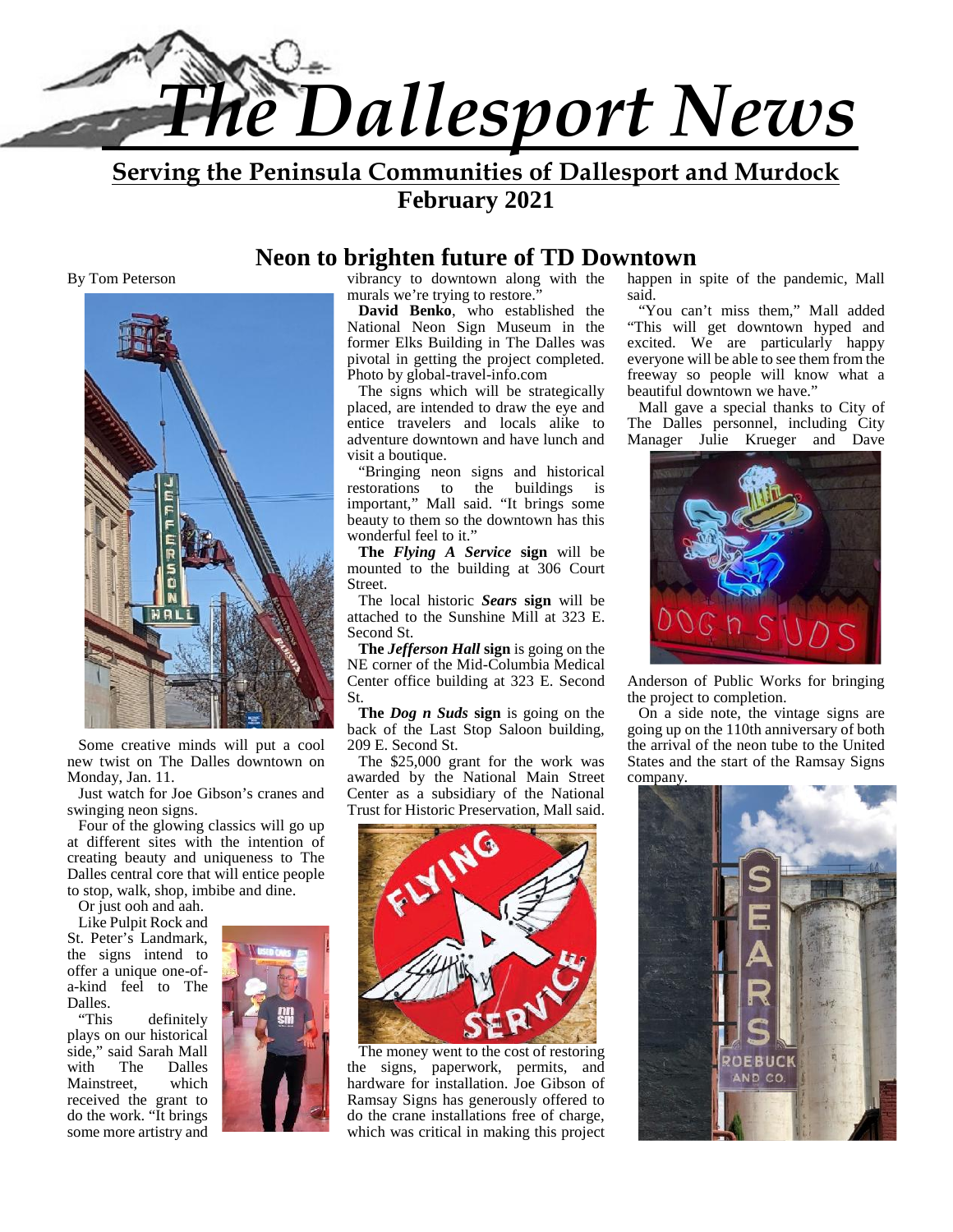#### **Remember to Vote by February 9, 2021**

Lyle School District's continuation levy is on your ballot, and it only takes a moment to mark it and drop it in the drop box across from the post office. If you need information, there's more on the district website at <u>www.lyleschools.org</u>.<br>Click on one of the two links on the main page to go to the levy page.

Remember two things: Lyle School has been back to in-person instruction since school started in September, and we've been operating safely. Some students are on campus five days a week (including our Kindergarten and first graders). Some are county sends these to property owners on campus fewer days. It depends on how many students in a particular class.

But if they aren't on campus, they are still expected to join their class via the technology we've provided, and at the same time everyone else is there.

The second thing? Don't forget this levy rate. is for 2022 and 2023, when, we presume, we will be back to fully in-person learning as this pandemic is brought under control.

**The Low Down on the Tax Rate**

Let's face it, school financing is complicated. That includes levies. If That includes levies. If you're curious why school districts talk about "approximate" rates, read on.

By Washington state law, school districts ask for a total amount in levy collections from their community for a specific time period.

For example, Lyle School District is asking for \$700,000 in local levy funds for each of two years, 2022 and 2023, the same amount we are currently authorized to collect in 2021. But, in order for voters to understand how much the levy will cost them personally, we estimate the tax rate based on estimated growth in property values and the number of students we have currently.

Because of our small size, the state limits our levy collections to the equivalent of \$2,500 per student enrolled in the previous year. (Yes, this is new in the past three years. If you'd like to know more about it, go to our website, click through to levy information and select Frequently asked Questions.)

This has resulted in a large reduction in our levy collections since before 2018. In fact, the estimated tax rate for 2022 and 2023 is less than half of the tax rate in 2014 and 2015.

Other public entities, like fire districts, ask for a levy tax rate, not a set amount. If property values increase, they collect more. School districts do not. We will collect approximately the same amount. In fact, our taxpayers will see a decrease in the school tax rate if property values rise. staff

## **Levy Mailer**

Like we said, this tax rate business is confusing, even for us. In the levy mailer voters received last week, we mentioned the tax rate per "\$100,000" value of a home. This was incorrect. Levy tax rates are calculated by \$1,000 value.

But the examples provided in the flyer of the cost to a homeowner whose house is worth \$325,000 or \$350,000 ARE correct. (See the photo)

Want to know how to calculate how much the levy will cost you in 2022 and 2023? Here's the formula:

1. Find your assessed valuation. The every year.

2. Drop the last three numbers of your assessed valuation. Round up to the closest thousand. So, for a home worth \$324,900, round up to \$325,000 and drop the zeros.

3. Multiply that number by the tax So, using our example, 325 multiplied by 1.64, we determined the owner of a house worth \$325,000 in 2022 will pay \$533 per year in local levy taxes. We divided 533 by 12 to determine a monthly cost  $-$  \$44.41  $-$  and by 52 to determine the weekly cost - \$10.25.

#### **Skyline Health NEW EMERGENCY DEPARTMENT NOW OPEN!**

Skyline Health – after years of planning and preparation – is proud to share with you our newly expanded Emergency Department.

As you enter our new facility, you immediately enter the Family Lounge. This large sun-filled room – overlooking the Columbia River Gorge – is a calm place for visitors who are waiting for their loved-ones to be treated. It is designed to help reduce stress and take your mind off

the situation at hand.<br>Skyline Health's new Emergency Skyline Health's Department gives our talented staff a facility equaling their expertise and commitment. And more importantly, our friends and neighbors are able to obtain life-saving care in a state-of-the-art facility designed especially for them.

By bringing all these features together, we've created an innovative space equipped with the latest technology to best provide the compassionate care our community deserves.

#### **Library Services Currently Available**

**VOTE** and we are also sending our **books by man.**<br>Library staff are available to answer Fort Vancouver Regional Libraries is committed to exceptional service to our communities, even during a pandemic. Our is providing curbside pickup service to our patrons at all of our locations and we are also sending out **books** by mail. questions or provide assistance by phone seven days a week. Even though we are not

**Oh No! We Made a Mistake on Our** yet able to open our library buildings to the public, we are busy making sure our communities are being served with online programs and resources, as well as printing services and browsing assistance available through our website. To keep up to date on what services are available, visit our library services page.

#### **FVRL Newsroom**

Find out what's happening at FVRL! Our email newsletter, social media, media coverage, and news releases all give you ways to connect and stay up-to-date. **https://www.fvrl.org/newsroom**

## **Online Library Programs**

https://bit.ly/36m6Nh3

#### **Klindt's Bookstore**

541-296-3355

315 E. 2nd Street, The Dalles Hours: Mon. – Sat. 8:00 am– 6:00 pm Sundays 11:00 am - 4:00 pm

**The Dalles/Wasco County Public Library** 541-296-2815

wascocountylibrary.com

722 Court Street, The Dalles **HOURS:**

Monday-Thursday 10 a.m. to 8:30 p.m. Friday-Saturday: 10 a.m. to 6 p.m. Closed Sunday

*\*FREE wireless Internet access* inside the library and on library grounds. **White Salmon Valley Community Library** 509-493-1132 - Town & Country Sq. White Salmon Open Tuesdays 10:00 am - 8:00 pm Wed.-Sat. 10:00 am - 6:00 pm

*\*FREE wireless Internet access* **Goldendale Community Library** (509) 773-4487

131 West Burgen Street Goldendale, Open M Tu Th F Sat 10am-6:00pm and 10 to 8 on Wednesdays

Fort Vancouver Regional Library 1-888-546-2707

The Library Bookmobile **Winter Schedule**

**Wednesdays Cancelled**

\*Lyle Merc. 9:30-10:15 \*Book return available at this location Lyle Community School 10:30-12:30 Dallesport Church of Christ…1:45–3:00

#### **Bookmobile**

Although you won't be able to come on the bookmobile, we are offering these services:

**Wi-Fi**—We'll be broadcasting Wi-Fi, so you can bring your mobile device and connect to the internet.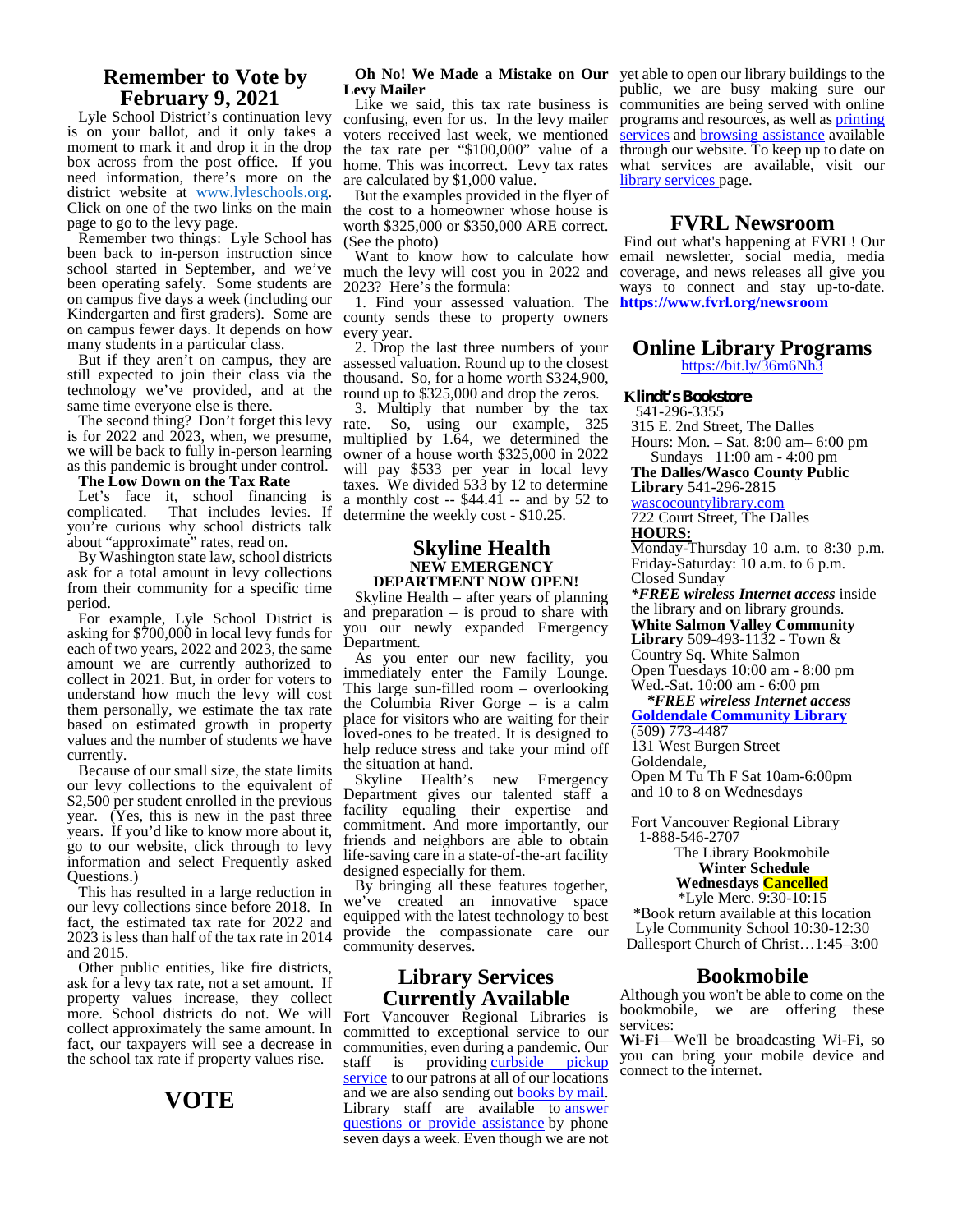#### **Community Council Report**

#### **by Angie Jenkins**

Most of the Dallesport-Murdock Community Council meeting, that was held on Thursday January 14, 2021 using Zoom at 6pm, had to do with the upcoming school levy. Several members of the school board attended the meeting and discussed what the school levy is in regards to.

The current levy expires this year and this would be a replacement for the existing. The amount is based on property evaluation. \$1.64 in 2022 and \$1.59 in 2023. An example of this would be for \$325,000 value at \$1.64 would be<br>a potential increase of potential increase of \$41.00/month. There is a need to compensate 13% of the current operating budget. This would be financially covering what is not covered by the

annual state budget. Annual student enrollment has<br>decreased this school year down to 215-220 students. Some examples of items that might need to be supplemented are transportation costs, athletics expenses, or after-school programs. The election<br>will be February 9. Additional information sent out by mail.

The next scheduled Zoom meeting for the Dallesport-Murdock Community Council is Thursday February 11, 2021 at 6pm.

#### **Why You Still Need to Wear a Mask After Getting the COVID-19 Vaccine**

#### **Key takeaways:**

You should still wear your mask and keep your distance from others after you have been vaccinated.

We don't know yet how well the COVID-19 vaccines reduce the spread of the virus.

Almost 9 million people in the U.S. have received at least one dose of a COVID-19 vaccination, and that number is growing daily. While this is promising, we still need to use caution to prevent spreading infection. Of course, this means social distancing, washing your hands, and wearing a mask. But you might be wondering if all that is necessary after you get vaccinated. Keep reading to learn more.

#### **Do I need to wear my mask and social distance after the first dose?**

Yes. The currently approved vaccines are designed to be given as two doses. You are not considered fully vaccinated until after your second dose. It is possible to get sick between doses.

#### **Do I need to wear my mask and social distance after the second dose?**

Yes. The available vaccines are expected to be highly effective, but they're not perfect. Additionally, it usually takes your body at least a few weeks to build immunity after receiving the vaccine.

Also, experts still aren't sure if the vaccines will prevent spread of the infection. The vaccine studies looked at how well the vaccines prevented symptomatic disease, but not asymptomatic infections or transmission.

In other words, if you're vaccinated, you are more likely to be protected from severe disease, but you could still carry it and pass it along to others.

We already know that wearing masks arrange a<br>an reduce virus transmission greatly. 281-0884. can reduce virus transmission greatly. That's why it's important to keep your mouth and nose covered and keep your distance for now.

#### **Good Food Pantry**

will be February 9. Additional about volunteering, now would be a good information sent out by mail. Great news! WAGAP has extended our funding for a full year, through 2021. It is a huge relief to know that we can confidently move ahead with dreams and crattsmanship and kindness in co-<br>plans of what Good Food can become, designing our new Good Food Open plans of what Good Food can become. However, a very important part of the 2021 funding rests on the assurance that we will continue to be able to staff our shifts adequately. If you've been thinking about volunteering, now would be a good<br>time to get in touch! It is really not a time-<br>**February 1 through April 15.** consuming commitment, but it does Frint<br>require reliability First and Third The require reliability. First and Third Wednesdays of each month, shifts are available between 9am and 4:30pm. On one Monday each month, there is a large delivery of food that requires some heavy lifting, between 10am and noon. And, finally, we have little jobs that crop up throughout the month: picking up some food, repackaging some donations, etc. Call Kate at 509-281-0884 for more information.

And here's even more good news:

The hopes we have for bringing more person service this year. social services to Lyle through Good Food will also be strengthened by WAGAP. Leslie Naramore, WAGAP's Executive Director, has shared their intention to bring more of their programs to the Lyle Activity Center.

#### **Lyle Good Food Pantry 308 Klickitat St, Lyle First & third Wednesday 10 am - 1 pm & 4 - 6 pm 509-281-0884**

Thank you to all our donors from 2020. You know who you are, and we are so very grateful for your kind donations of cash, eggs, produce, canned goods, and so Dallesport Water District Office: 541much more.

Donation checks can be mailed to WAGAP, PO Box 805, Bingen WA thru Thurs. Dallesport Water District On-98605 and please write Lyle Good Food Pantry in the memo line. You can also set Monthly meetings are held on the 3<sup>rd</sup> up recurring donations (or a single time) through a link from the WAGAP website. Thank you!

The Pantry was giving out duck eggs from a local community member in January, a first for us! As a satellite of WAGAP, we receive boxes of staples and a nice assortment of winter veggies.

As. we look outside, the summer gardens and autumn harvest are now covered in snow but any extra food that you can spare from your Pantry goes directly back to our community. We are always on the lookout for fresh eggs! We can always use clean brown bags, food staples or checks! Every donation goes directly out to our community. You can make donations during our hours of operation or call and leave a message to arrange a pick up or to volunteer at 509-

A special thank you to Gorge Greens for putting us on your list to share in your surplus of delicious microgreens when they become available. We are very excited for this partnership and the opportunity to provide such delicious nutrition to our neighbors in Lyle! A shout out to George Bentz for your craftsmanship and kindness in costreet signs. It is so wonderful to have our neighbors step up and lend a hand.

## **Free Tax Assistance**

**Frint tax forms 24/7 at www.irs.gov.** The AARP Tax-Aide program,

administered by the AARP Foundation in cooperation with the IRS, provides free income tax assistance to ALL taxpayers, with special attention to those aged 60 or older. Volunteers will assist in preparing basic federal tax forms for personal tax returns. Tax returns are electronically filed as a free service by Tax-Aide.

ALL assistance and returns will be prepared by appointment only in a virtual environment in 2021. There will be no in-<br>person service this year. Email gorgetaxaide@gmail.com to connect with a Tax Law Certified Volunteer. You may also request assistance online at http://www.aarpfoundation.org/taxaide

For more information:

https://files.constantcontact.com/3feab c6b001/84a60e81-f8a2-476c-917b-<br>12c10c3a7fad.pdf

#### **Dallesport Water District** P.O. Box 131

Dallesport, WA 98617 If you have any questions regarding your water system, please feel free to contact 980-6514 dallesportwater@gmail.com Office Phone Hours: 8 AM to 3 PM Mon.

Call After Hours Phone: 541-980-6756. Monthly meetings are held on the 3<sup>rd</sup><br>Tuesday of every month at 6:30 PM via WEBEX by Cisco

www.dallesportwater.org **next meeting February 16, 2021 @ 6:30 PM**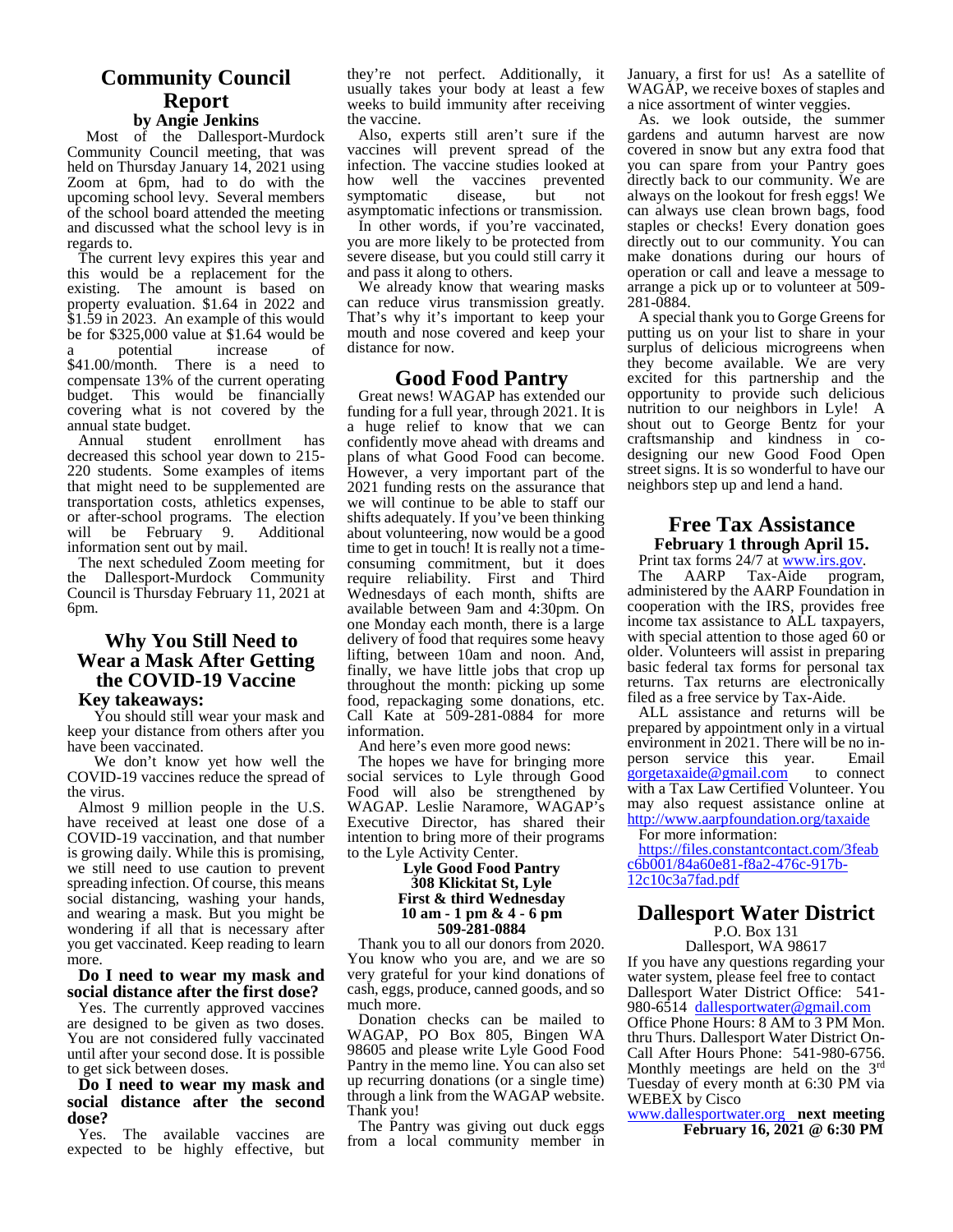#### **Woman Narrowly Escapes RV Fire in Dallesport**



Dallesport Fire and EMS arrived on the scene and began to put out the fire and attend to the woman who had narrowly escaped the RV fire.

Brad Swing of Dallesport Fire, which is a volunteer fire fighting organization, said the fire was likely started by a propane tank or maybe a plug-in heater, as they had localized the start of the fire to the front of the RV.

*Pictured: Dallesport Fire Crew works to put out the fire. Tyler Luna is pictured left. The RV, still steaming and burning in places.*

"It was burning to the ground when we got here, so the only thing we were able to do was to put it out. It was roaring, just a total loss," said Swing.

The owner of Columbia Hills RV park, Dennis Eisleand, was also on the scene. He said that he'd seen the smoke from his house and had rushed over.

"I got here probably five minutes after I saw the smoke. When I got here I told everybody to stay back, propane tanks can explode so I didn't want anybody to get hurt." Eisleand said that this was the second RV fire he's seen in the past 25 years. "But unfortunately these RVs go up so fast. You've only got about five minutes to get out."

Michael Bates arrived shortly after crews had put the fire out, in just under an hour the RV had gone from a home to something

completely unrecognizable. "She called me first, from inside the trailer, panicking out, and I told her to get out of there but she evidently couldn't. Not sure how she got out." Bates said the two were good friends and then went to check on her to make sure she was okay.

Bates also said neither trailer was insured. Luna said she was helping Bates to start a Gofundme.

"This GoFundMe is not an attempt to completely replace everything, but to help ease some of the financial burden that comes with losing your home in a fire. The goal is to start at a modest \$5000 to replace the necessities. Food, clothes, beds, etc," reads the GoFundMe page started by Luna for Bates.

"If you are unable to donate, I ask that you share this fundraiser. There are so many RV groups  $&$  communities out there, I would love to spread the word to help him out as much as possible." Here is a link to Bates GoFundMe.

*Pictured: Dallesport Fire working to ensure the fire is out, pictured left a Dallesport Fireman uses a thermal reader to determine hot spots that may still catch fire.*



*Contributed photos.*

*Pictured: The RV only moments after Luna helped the woman get to safety.* Dallesport, WA— An RV fire at Columbia Hills RV Park in Dallesport, Washington occurred at around 10:30 on the morning of January 14th, 2021.

The resident of the RV, a middle-aged woman, was napping inside when the RV caught fire. She was woken up from her nap by the smoke. Neighbors who witnessed the incident say they first noticed something was wrong when they saw her laying on the ground calling for help next to the burning RV.

One neighbor grabbed a hose and started trying to put the fire out. Isela Luna, heard the woman calling and rushed over to help her get away from the fire. The woman had inhaled a lot of smoke and needed Luna's help moving away from the burning RV. Luna then called an ambulance and then called her partner Tyler Luna, who was at work at The Dalles Iron Works.

"I told him he needed to get here now," said Isela Luna.

Several cars and another nearby RV were dangerously close to also being destroyed in the fire. Luna said "I was asking does anybody have a hitch? We live in an RV park right? And nobody had one. So I called Tyler." Within minutes, Tyler Luna arrived on the scene and asked for keys to begin moving three of the nearby cars to a safe distance from the fire. The keys for the vehicles were unfortunately inside the burning RV. Tyler didn't hesitate, he began pulling the cars out of the way with his truck. But it was too late to prevent further damage to another RV which was parked close to the still burning one.

Luna also helped the woman whose RV was burning to call Michael Bates, the owner of the RV she was staying in, to tell him what was happening. Bates is the owner of both RV's which were damaged in the fire.

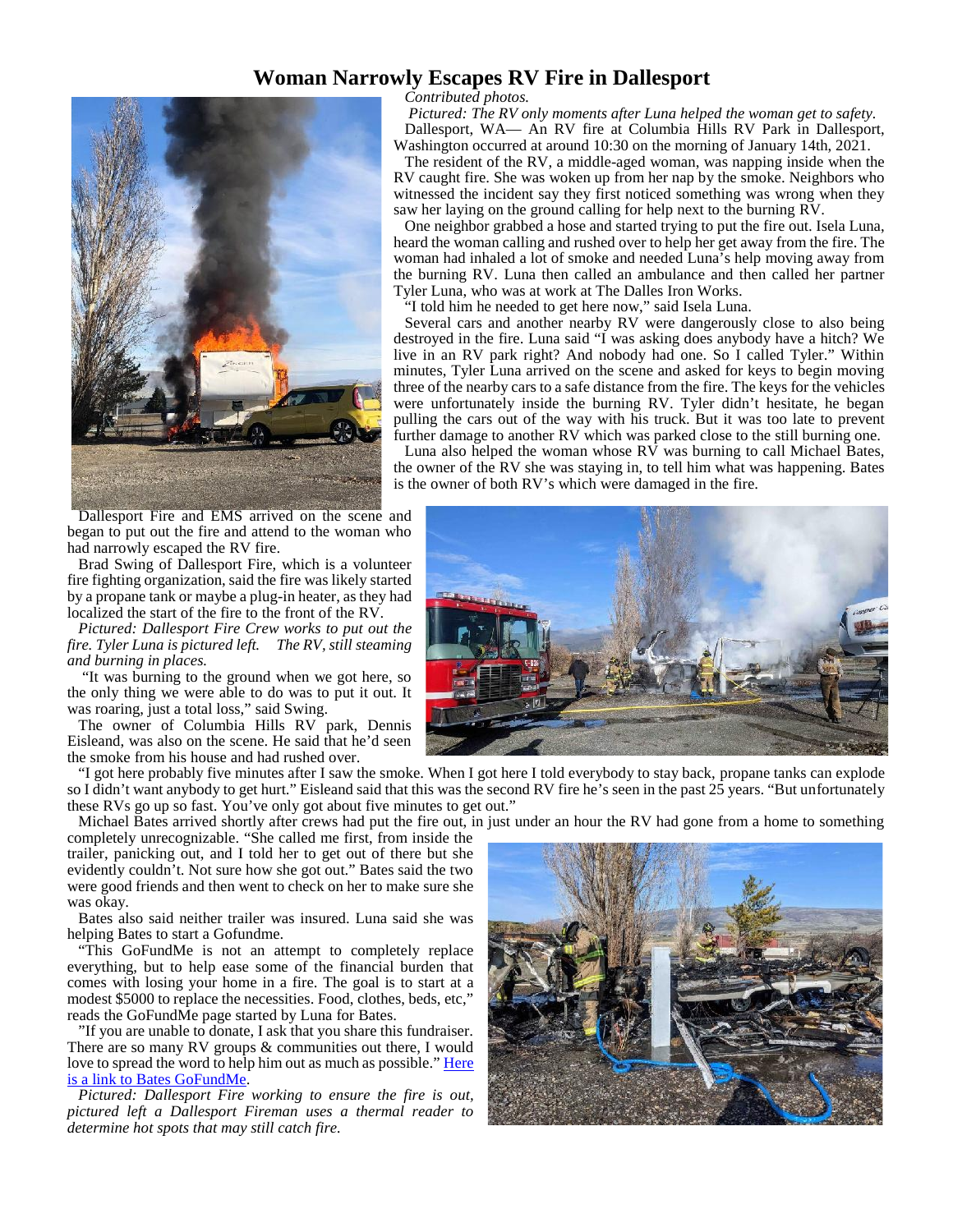# LYLE SCHOOL DISTRICT #406 \$3



## We found a **MISTAKE IN OUR BROCHURE** Right here

To know how much you'll pay, multiply the tax rate by your home's value, without the last three digits. Is it worth \$325,000? Multiply the tax rate - \$1.64 - by 325 (drop the zeroes) to get the yearly cost, \$533.

IS THIS A NEW TAX?

No. It reclaces the current levy that expires at the end of 2021. The district is requesting approval of total collections of up to \$700,000 in 2022 and again in 2023, the same amount<br>approved by voters in 2019 for 2020 and 2021. Based on approved by voters in 2011/tor 2021 can<br>perfect and property valued forces by the state of the property can be<br>approximately \$1.64 of a strongery bulk of their property in<br>2022 and \$1.59 in \$1.40000000000000000000000000000

THE AVERAGE PROPERTY OWNER?

In 2022, the toxes collected on property valued at \$325,000.<br>(an estimated tax rate of \$1.64) will equal \$44.41 per month, or<br> $$31025$  per week.





## **Past Graduates**

For the past few years, we've arranged for recent graduates to come back to Lyle school for a visit with our seniors, in order to share their perspective on life after graduation. This year, we made use of our classroom technology and invited the grads to participate through TEAMS. \*\*\*Editorial note, here: So glad we are able to make this technology available to our students so that they are familiar with it as the make their way into the world of work where it will be expected!\*\*\*

Back to our story! The grads' advice to seniors primarily focused on the value of skills teachers are trying to instill in students: Time management and study skills, work-life balance, note-taking skills and so on.

What are some of those grads doing?

\* Sidney Rains is studying Communications at Gonzaga University

\* Joe Machado is a Chemistry major at The Evergreen State College<br>\* Emily

Emily Robertson is at the University of Idaho studying Animal Science Production with a minor in Business

\* Alexis Miller is working on a double major in Pre-Law and Political Science at the University of Washington

\* Zach Miller is enrolled at Western Washington University in Business and Sustainability

\* Shawyna Dee Spino is working for the Washington Gorge Action Program (WAGAP) and loving her work

We're PROUD of our GRADS! And thank them for caring about their younger counterparts whose success they're contributing to!

Stay connected on Lyle School District's Facebook page or on our website at Lyle School District [www.lyleschools.org]. **(Klickitat, Lyle Against Substance Abuse Coalition) 5 - 6:30 pm Meets the 3rd Wed of each month. Alternates between Klickitat and Lyle The Library Bookmobile--- Winter Schedule Canceled Wednesdays. Cancelled \*Lyle Merc. 9:30-10:15 \*Book return available at this location Lyle Community School 10:30-12:30 Dallesport Church of Christ…1:45–3:00 Dallesport PTO Meeting Tue,. 2:45pm – 3:45pm Monthly on the first Tuesday Cancelled School Board meetings will be held @ 6pm on the fourth Wednesday**

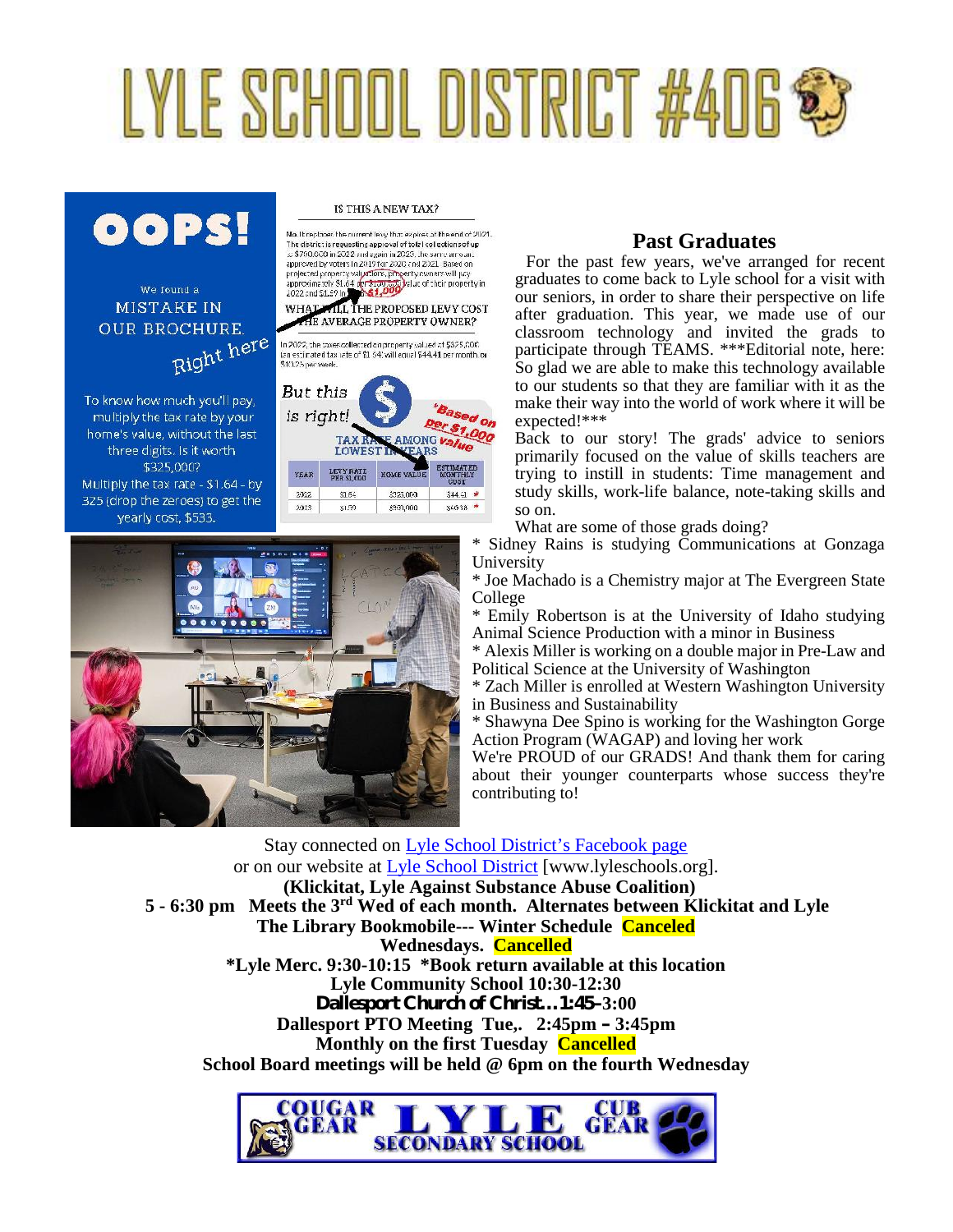## **ORIGINAL COURTHOUSE REGIONAL HISTORY FORUM SERIES FOR 2021**



## **Programs begin at 1:30 p.m. each Saturday in February.**

Pandemic = no gatherings at the 1859 Courthouse this year. Join programs via Zoom: http://OWCCZoomLink.info (To attend by phone, leave a message at  $54\overline{1296}$ -4798 and we'll call back with directions)

## **Saturday, February 6 Getting on the Map of the National Vote for Women Trail**

*Karl Vercouteren is a long-time Original Courthouse board member.* He learned about the project of a national map commemorating the centennial of Women's Suffrage from last February's presenter Janice Dilg, wrote up local entries for the map, and learned a lot in the process.

## **Saturday, February 13**

**Thunder Go North: The Hunt for Sir Francis Drake's Fair Bay** *Melissa Darby of Lower Columbia Research and Archaeology presents a compelling case:* Where was Sir Francis Drake's 1579 landing place on North America's Pacific Coast? Not in California but far to the north, in Oregon.

## **Saturday, February 20 The Diaries of George Vause (1887-1983)**

*Local historian Julie Reynolds tells the story of a young man born and raised in The Dalles.* He showed early talent as a keyboard musician. In his adult life he had an illustrious career as a church organist, accompanist of famous singers, and head of university music departments. His diaries, begun when he was 16, give an intimate picture of life in The Dalles in the early 1900s.

## **Saturday, February 27**

**Electric Power in Wasco County, Past and Current** *Those who read local newspapers or listen to local radio know Rodger Nichols.* Our local historian and member of the Courthouse board hopes those who tune in this program "will get a charge out of an enlightening presentation on watts been happening in the 120-year history of electricity in Wasco County. It may have the potential to spark a battery of questions."

## **Regional History Forum Programs, now in the series' 42nd year, are free. However, donations toward the operation of the Original Courthouse are gladly accepted. Send to P.O. Box 839, The Dalles.**

*We hope the 1859 sheriff's office, jail, and courtroom will be able to reopen soon!*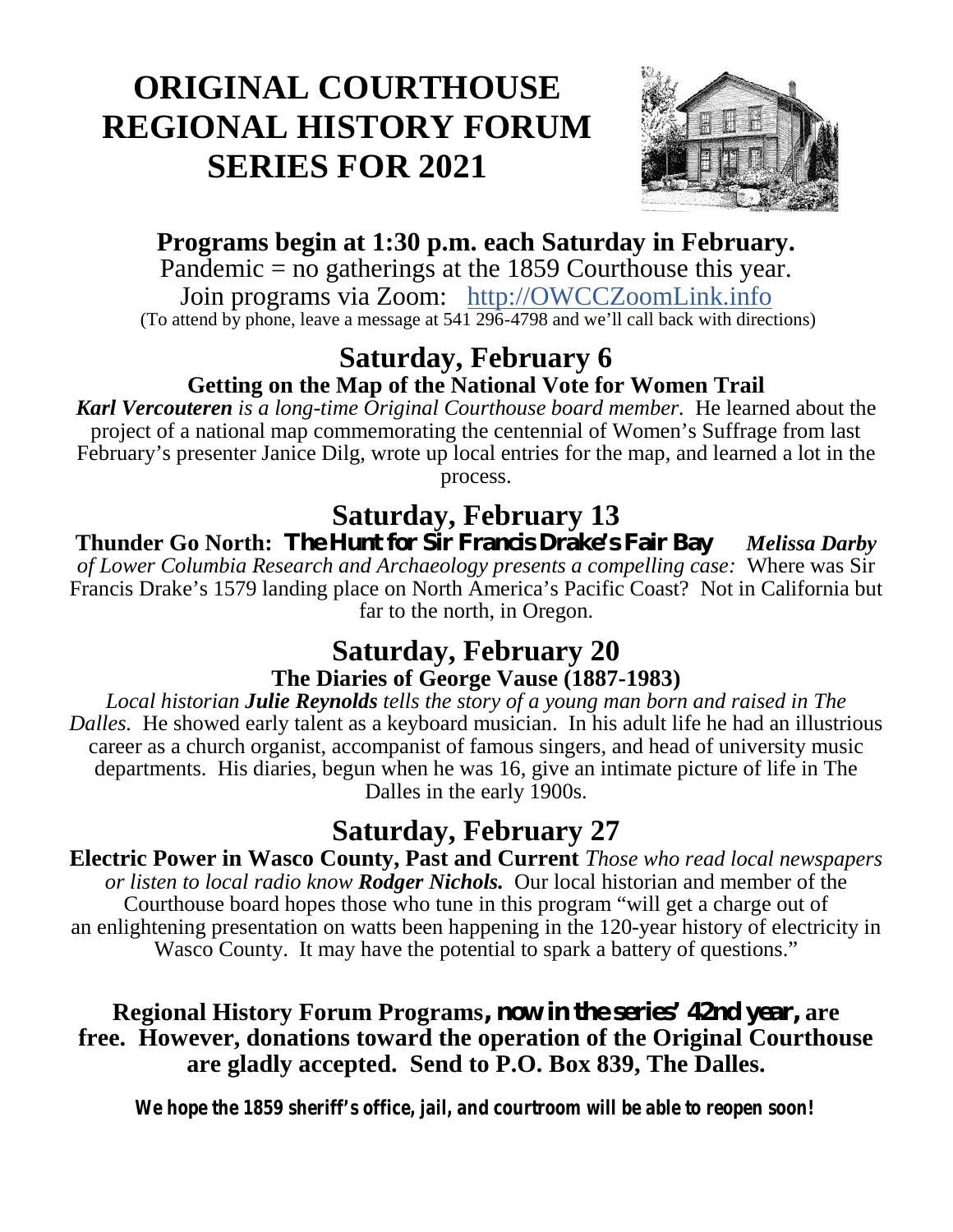## **Dallesport-Murdock Community Calendar**<br>Dallesport-Murdock Fire Dept. KCFD#6 Dallesport-Murdock Community Council

**630 Central Ave. P.O. Box 215 767-1252 136 6th Ave. P.O. Box 8**

**Dallesport-Murdock Community Council** 

**Post Office hours are 8am-2pm M-F Sat. 7:30am-11:00 for package pick up only Phone 767-1577**

| <b>February 2021</b>                                                                                                                                 |                                                                                                                                                                                                |                                                                              |                                                                                                                                      |                                                                 |                                                                         |                                                                   |  |  |  |  |  |  |
|------------------------------------------------------------------------------------------------------------------------------------------------------|------------------------------------------------------------------------------------------------------------------------------------------------------------------------------------------------|------------------------------------------------------------------------------|--------------------------------------------------------------------------------------------------------------------------------------|-----------------------------------------------------------------|-------------------------------------------------------------------------|-------------------------------------------------------------------|--|--|--|--|--|--|
| <b>Sun</b>                                                                                                                                           | <b>Mon</b>                                                                                                                                                                                     | <b>Tue</b>                                                                   | <b>Wed</b>                                                                                                                           | <b>Thu</b>                                                      | <b>Fri</b>                                                              | <b>Sat</b>                                                        |  |  |  |  |  |  |
| <b>AA Meetings</b><br><b>Wednesdays and</b><br><b>Sundays 7pm</b><br><b>Lyle School</b><br>Library<br>625 Keasey<br>360-870-3321<br><b>Cancelled</b> | 1<br><b>National</b><br><b>Freedom Day</b><br><b>First Day of</b><br><b>Black History</b><br><b>Month</b>                                                                                      | 2<br><b>Senior Lunch</b><br>Lyle<br><b>Cancelled</b><br><b>Groundhog Day</b> | <b>Lyle Good</b><br><b>Food Pantry</b><br>$10am-1pm$<br>$& 2-4$ pm                                                                   | 4                                                               | 5<br><b>National Wear</b><br><b>Red Day</b>                             | 6                                                                 |  |  |  |  |  |  |
| 7<br><b>Super Bowl</b>                                                                                                                               | 8                                                                                                                                                                                              | 9<br><b>Senior Lunch</b><br>Lyle<br><b>Cancelled</b><br>Nat'l Pizza Day      | 10<br><b>Water Dist.</b><br><b>Meeting</b><br>Webex 6:30pm                                                                           | 11<br><b>Community</b><br>Council<br><b>Meeting</b><br>Zoom 6pm | 12<br><b>Chinese</b><br><b>New Year</b><br>Lincoln's<br><b>Birthday</b> | $ 13\rangle$                                                      |  |  |  |  |  |  |
| 14<br><b>Valentine's Day</b>                                                                                                                         | 15<br><b>Presidents' Day</b>                                                                                                                                                                   | 16<br><b>Senior Lunch</b><br>Lyle<br><b>Cancelled</b>                        | <b>17 Lyle Good</b><br><b>Food Pantry</b><br>$10am-1pm$<br>& 2-4pm<br>Fire Dist. Biz<br>Meet 6pm<br><b>Commissioners</b><br>Meet 7pm | 18                                                              | 19                                                                      | 20<br><b>NAACP</b> Image<br><b>Awards</b><br><b>National Love</b> |  |  |  |  |  |  |
| 21                                                                                                                                                   | 22                                                                                                                                                                                             | <b>Mardi Gras</b><br>23<br><b>Senior Lunch</b><br>Lyle<br><b>Cancelled</b>   | <b>Ash Wednesday</b><br> 24                                                                                                          | 25                                                              | 26                                                                      | <b>Your Pet Day</b><br>27                                         |  |  |  |  |  |  |
| 28                                                                                                                                                   | <b>SWAP MEET</b><br><b>The Dalles Civic Auditorium</b><br>Feb 19-20 2021<br>Friday 3pm – 7pm ------- Saturday. 9am-3pm<br>Looking for Vendors Contact: tiffany@thedallescivic.com 541-298-8533 |                                                                              |                                                                                                                                      |                                                                 |                                                                         |                                                                   |  |  |  |  |  |  |
| <b>Golden Globe</b><br><b>Awards</b>                                                                                                                 | 8ft table - \$25. Additional tables \$15<br>Collectibles, Tools, Antiques, Vintage, Sporting goods,<br>Household, Jewelry Automotive, etc.                                                     |                                                                              |                                                                                                                                      |                                                                 |                                                                         |                                                                   |  |  |  |  |  |  |